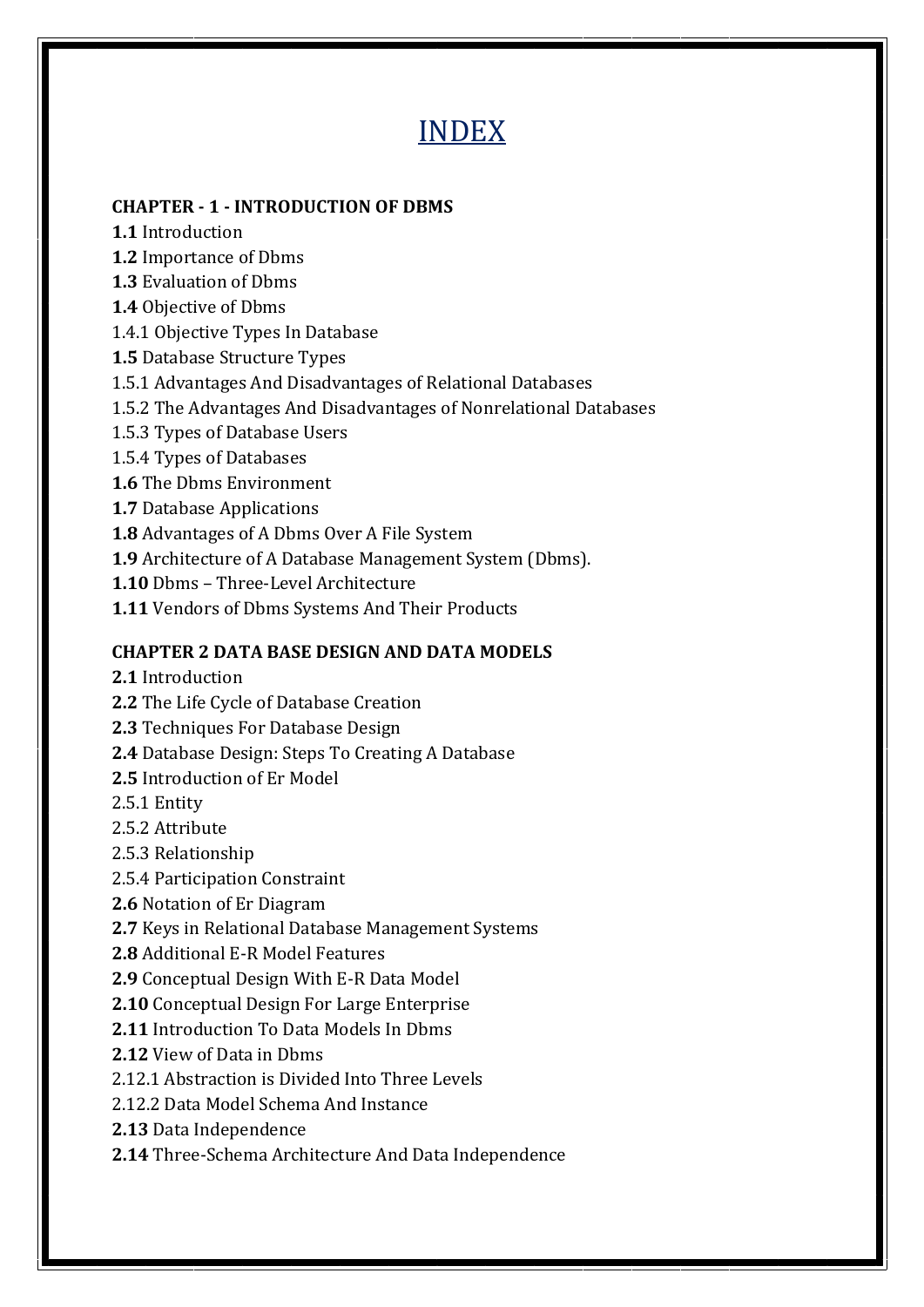#### **CHAPTER - 3 - RELATIONAL MODEL**

**3.1** Introduction

**3.2** Codd Principles

**3.3** Constraints Over Relational Database Model

3.3.1 Domain Constraints

3.3.2 Entity Integrity Constraints

3.3.3 Referential Integrity Constraints

**3.4** Data Integrity

3.4.1 Types Of Data Integrity

**3.5** Data Integrity Is Enforced By Database Constraints Structure of Relational Database

**3.7** Database Scheme

**3.8** Types of Key

**3.9** Relational Query Languages

**3.10** Logical Database Design

3.10.1 Structure of Logical Database

3.10.2 Goal of Logical Database

3.10.3 Tasks of Logical Database

3.10.4 Logical Database Data View

3.10.5 Advantages Of Logical Database

3.10.6 Disadvantages Of Logical Database

**3.11** Er Model To Relational Model

### **CHAPTER - 4 - RELATIONAL ALGEBRA AND RELATIONAL CALCULUS**

**4.1** Introduction of Relational Algebra 4.1.1 Joins **4.2** Relational Calculus 4.2.1 TRC 4.2.2 DRC

### **CHAPTER – 5 - BASIC OF SQL**

**5.1** Introduction To SQL **5.2** Role Of Sql In Rdbms **5.3** Processing Skills Of SQL **5.4** Components Of SQL 5.4.1 Data Definition Language 5.4.2 Data Manipulation Language 5.4.3 Data Control Language 5.4.4 Transactional Control Language 5.4.5 Data Query Language **5.5** SQL Data Types **5.6** SQL Functions 5.6.1 AGGREGATE FUNCTIONS 5.6.2 SCALAR FUNCTIONS **5.7** TYPE OF CONSTRAINTS **5.8** JOIN EXPRESSIONS 5.8. 1 UNION, INTERSECT, AND EXCEPT **5.9** INTRODUCTION OF VIEWS **5.10** SQL – TRANSACTIONS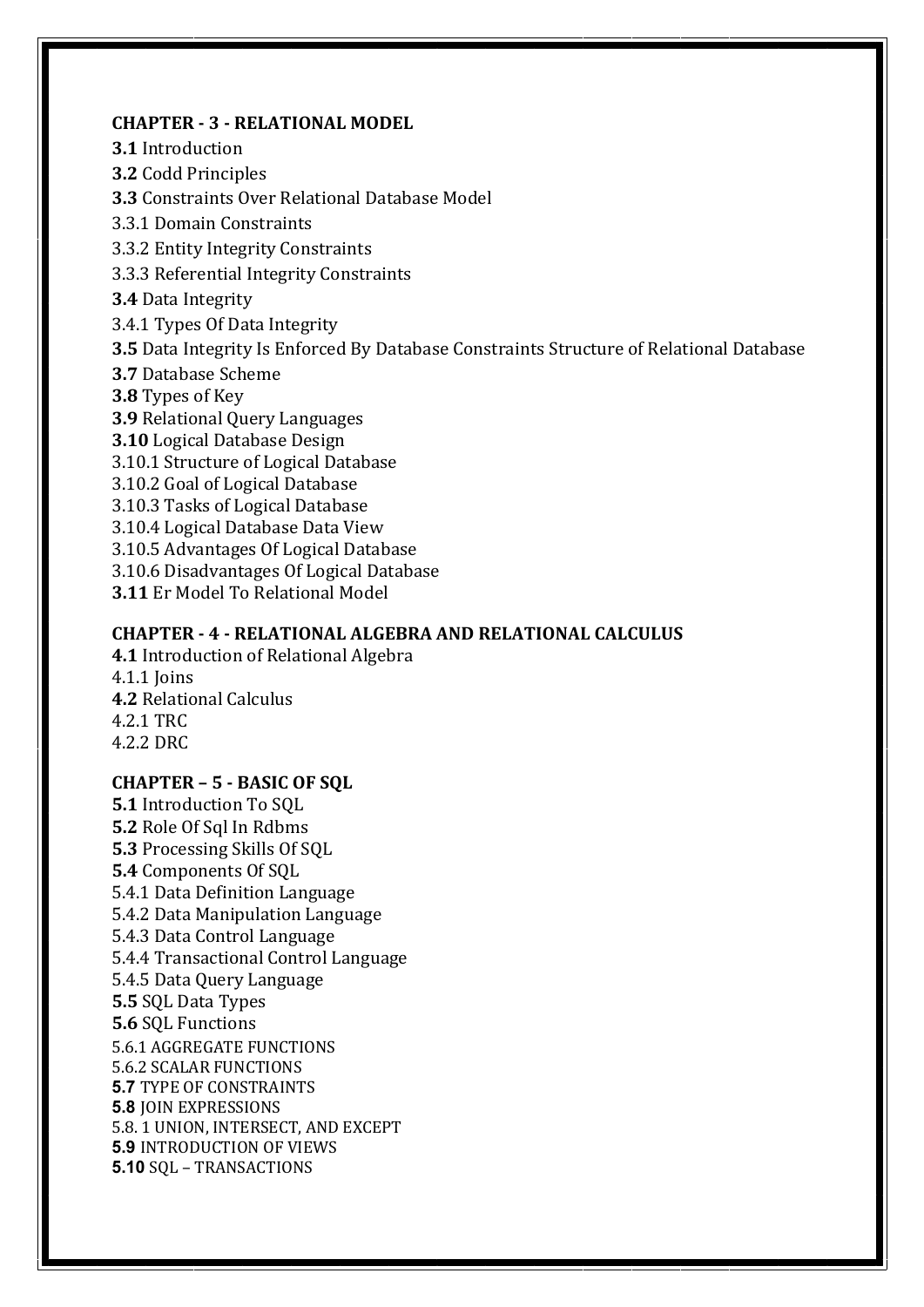**5.11** NESTED QUERIES **5.12** CORRELATED NESTED QUERIES **5.13** AGGREGATE OPERATORS **5.14** GROUP BY AND HAVING CLAUSES **5.15** NULL VALUES **5.16** Complex Integrity Constraints In Sql 5.16.1 Constraints over A Single Table 5.16.2 Domain Constraints And Distinct 5.16.3 Assertions: ICS Over Several Tables

# **CHAPTER – 6 - PL/SQL AND ADVANCED SQL**

**6.1** Introduction To PL/SQL **6.2** Pl/Sql Features Include **6.3** Structure Of PL/SQL Block **6.4** Pl/Sql Identifiers **6.5** Cursors In PL/SQL 6.5.1 Types Of Cursors **6.6** PL/SQL – Procedures **6.7** Olap Queries In SQL **6.8** Introduction To Recursive SQL **6.9** Triggers And Active Databases **6.10** Designing Active Databases

### **CHAPTER – 7 - QUERY PROCESSING**

**7.1** Introduction **7.2** Query Processing Measures Of Query Cost **7.4** Selection Operation 7.4.1 Indexed Selection Operation 7.4.2 Comparisons In Selection Operations 7.4.3 Putting Complex Selection Operations In Place **7.5** Cost Estimation **7.6** Hash Join Algorithm **7.7** Recursive Partitioning In Hash Join **7.8** Overflows In Hash Join 7.8.1 Handling Overflows **7.9** Evaluation Of Expressions 7.9.1 Materialization 7.9.2 Pipelining **7.10** Cost Estimation Of Materialized Evaluation

#### **CHAPTER - 8 - QUERY OPTIMIZATION**

**8.1** Introduction **8.2** Types Of Query Optimization 8.2.1 Cost-Based Optimization (Physical) 8.2.2 Dynamic Programming 8.2.3 Heuristic Optimization (Logical)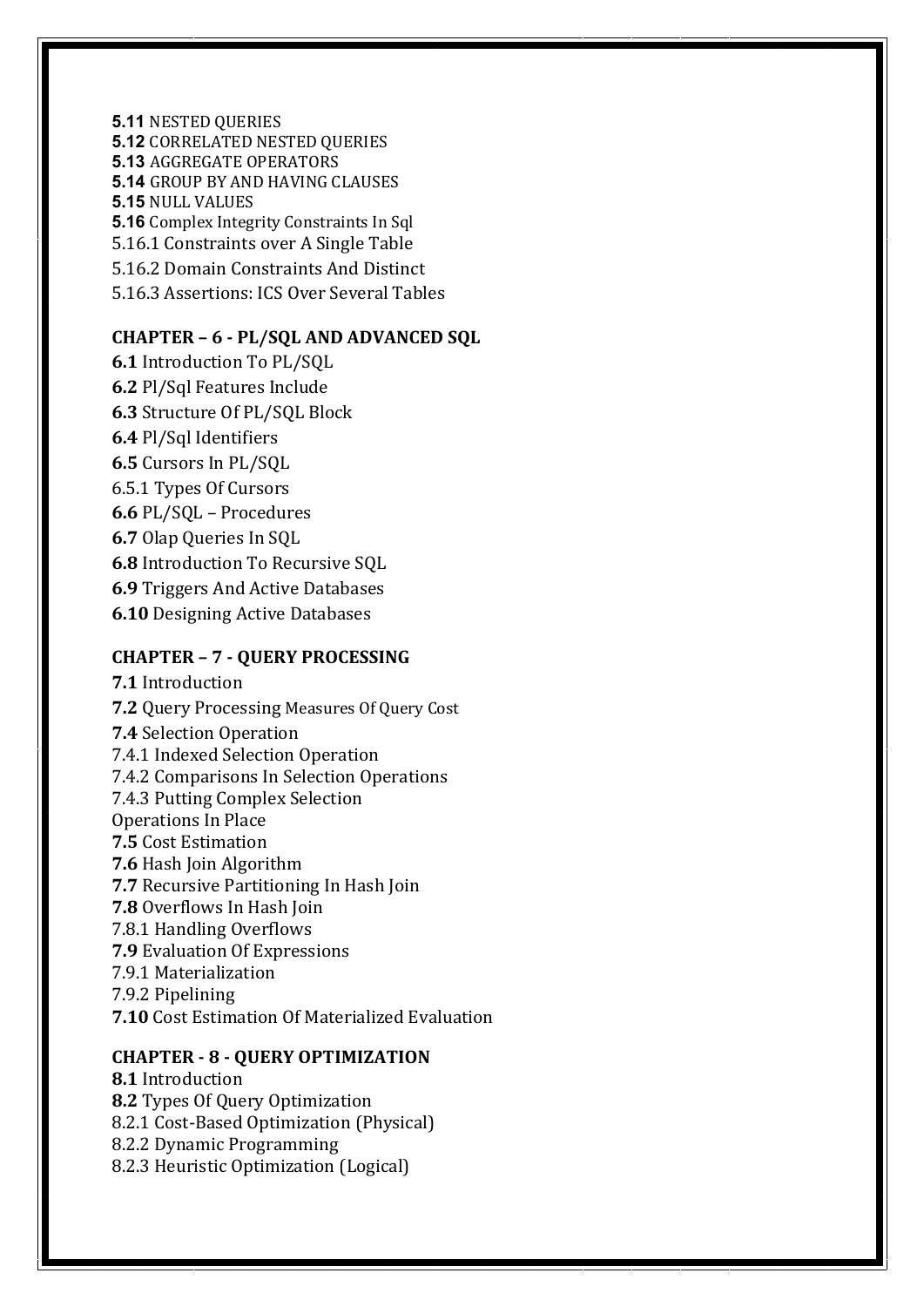**8.3** Transforming Relational Expressions

8.3.1 Changing Relational Expressions

**8.4** Equivalence Rules

**8.5** Estimating Statistics Of Expression Results In Dbms

**8.6** Choice Of Evaluation Plans In Dbms

**8.7** Advanced Query Optimization

8.7.1 Top-K Optimisation

8.7.2 The Halloween Problem

8.7.3 Multi-Query Optimization And

Shared Scans

### **Chapter- 9 - Schema Refinement**

**9.1** Problems Caused By Redundancy

**9.2** Decompositions

**9.3** Problems Related To Decomposition

**9.4** Functional Dependencies

**9.5** Reasoning About Fds

**9.6** Attribute Closure

**9.7** Normal Forms

9.7.1 First Normal Form(1nf)

9.7.2 Second Normal Form (2nf)

9.7.3 Third Normal Form (3nf)

9.7.4 Boyce And Codd Normal Form(Bcnf)

9.7.5 Properties Of Decompositions

**9.8** Schema Refinement In Database Design

9.8.1 Relationship Set Constraints

9.8.2 Identifying Attributes Of Entities

9.8.3 Identifying Entity Sets

**9.9** 4nf (Fourth Normal Form) Rules

**9.10** 5nf (Fifth Normal Form) Rules

**9.11** 6nf (Sixth Normal Form)

### **Chapter – 10 - Transaction Management**

**10.1** Introduction **10.2** Transaction Concept **10.3** A Simple Transaction Model **10.4** Storage Structure **10.5** Transaction Atomicity And Durability **10.6** Transaction Isolation **10.7** Serializability **10.8** Transaction Isolation Levels **10.9** Implementation Of Isolation Levels 10.9.1 LOCKING 10.9.2 TIMESTAMPS